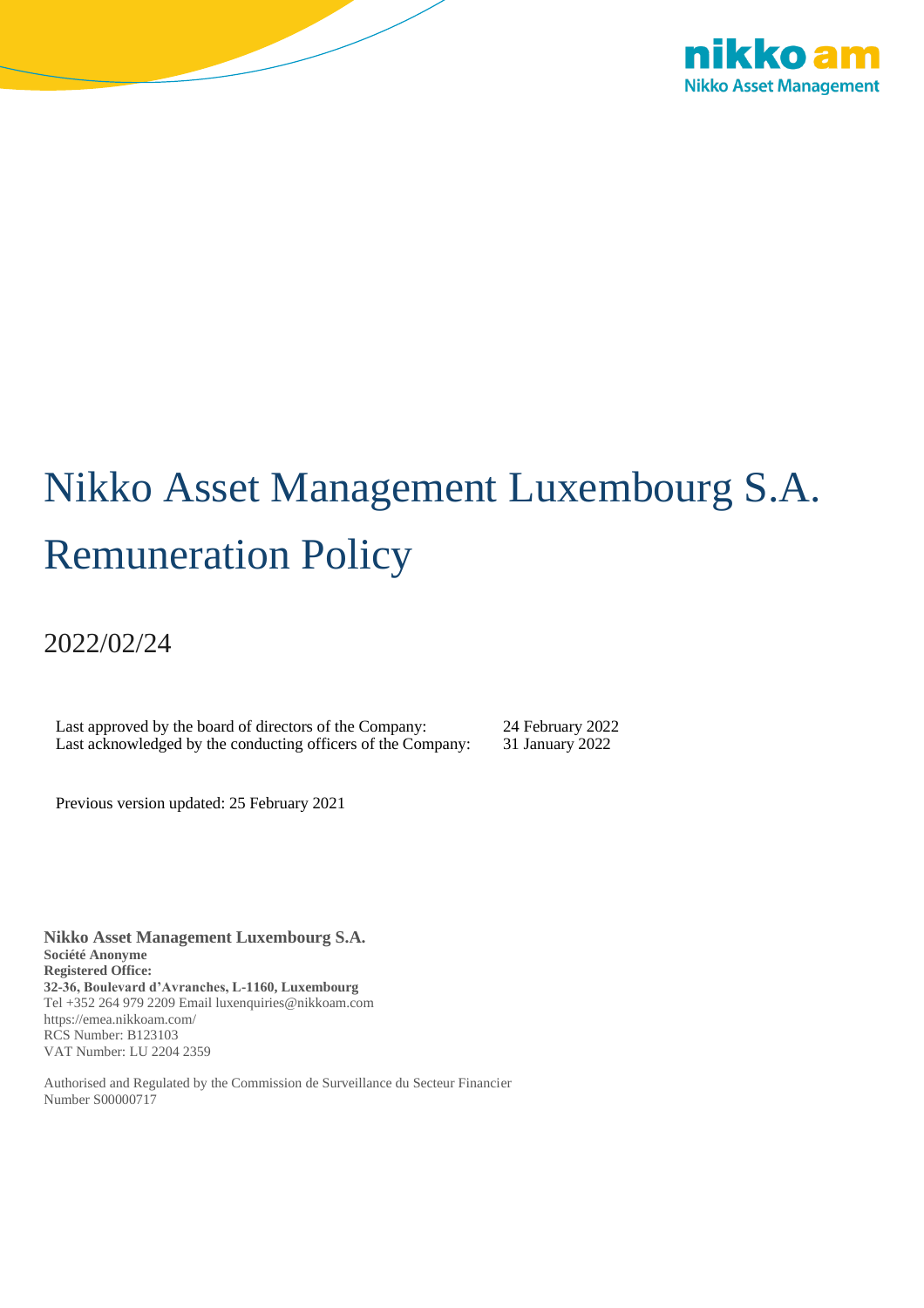

# **1. Preamble**

This remuneration policy (this "**Policy**") purports to fulfil the requirements of (i) Articles 111bis and 111ter of the Law of 17 December 2010 on undertakings for collective investment, as amended (the "**2010 Law**"), (ii) article 12 and Annex II of the law of 12 July 2013 on alternative investment fund managers, as amended (the "**AIFM Law**"), (iii) Section 5.5.9 of the CSSF Circular 18/698 and (iv) the ESMA guidelines on sound remuneration policies under the UCITS Directive and the AIFM Directive (the "**ESMA Guidelines**").

Having regard to the current structure of the Company, this Policy has been drafted taking into consideration the size, internal organisation, nature, scope and complexity of the Company's activities, as further detailed under point 4 below. It has been approved by the board of directors of the Company (the "**Board**") on the date specified above.

This Policy and the practices thereunder reflect the objectives of good corporate governance and sustained, long-term value creation for the shareholders/unitholders of the UCITS and AIFs managed by the Company and for the customers of the Company. This Policy and the practices thereunder also aim to promote sound and effective risk management.

In 2020 a German branch of the Company was established, which has started business activities from 1 January 2021, Nikko Asset Management Luxembourg S.A. (German Branch) is in scope of this Policy.

# **2. Scope of this Policy**

For the purposes of this Policy, "remuneration" consists of:

- (i) all forms of payment including any cash allowances provided by the Company;
- (ii) any amount paid by the UCITS/AIF itself, including performance fees; and
- (iii) any transfer of units or shares of the UCITS/AIF in exchange for professional services rendered by the Company's Identified Staff (as defined below).

If remuneration is based on fixed remuneration (payments or benefits without consideration of any performance criteria) it may include:

- (i) monetary payments or benefits (such as cash, shares, options or pension contributions); and
- (ii) non-monetary benefits (such as discounts, fringe benefits or special allowances for a car, mobile phone, etc.).

Remuneration may also comprise a variable component as further described below.

# **3. Identified Staff**

This Policy applies to the following categories of staff (the "**Identified Staff**") which comprise:

- (i) members of the Board;
- (ii) senior management (meaning the persons in charge of the day-to-day management of the Company i.e. the conducting officers of the Company) (the "**Conducting Officers**");
- (iii) employees.

The Company's Board currently consist of five (5) members, (3 members from other group entities, 1 executive member who is also employed by the Company and acting as conducting officer, and 1 independent director). The Board has delegated the day-to-day business to four (4) Conducting Officers. The Company also has 2 further employees. Therefore, there is a total of 6 employees (4 Conducting Officers and 2 employees) at the Company's premises in Luxembourg. In addition, the Company's German branch has 4 employees located in Frankfurt.

### **4. Proportionality principle**

This Policy has been drafted in light of the size, internal organisation, nature, scope and complexity of the Company's activities.

This Policy is in line with the business strategy, objective, values and interests of the Company and of the UCITS/AIF under management and includes measures to avoid conflicts of interest.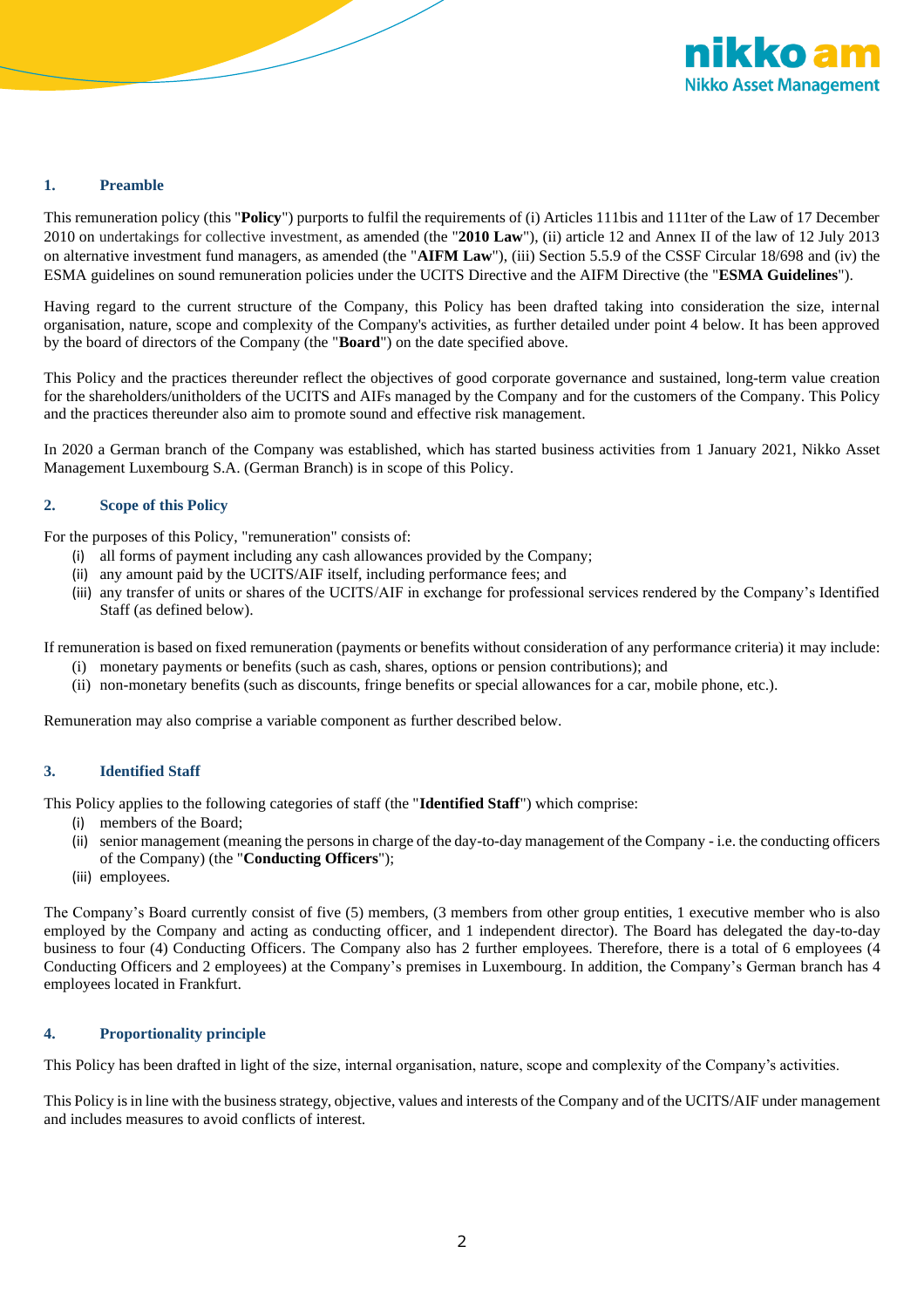

The Company has decided to apply the proportionality principle on the basis of the size, internal organisation, nature, scope and complexity of the Company's activities. Therefore, the following requirements of the ESMA Guidelines are disapplied:

- (i) variable remuneration in instruments;
- (ii) retention;
- (iii) deferral;
- (iv) ex-post incorporation of risk for variable remuneration;
- (v) establishment of a remuneration committee.

Indeed, the Company has non-complex and limited activity, as per provision 29.c) of the ESMA Guidelines, as the Company:

- (i) currently has six fulltime employees in Luxembourg and four fulltime employees at the German branch;
- (ii) is managing few numbers of UCITS/AIF and discretionary portfolio management mandates (hereafter "DPM mandates") with relatively simple investment policies/risk profiles;
- (iii) the assets under management as of 31 December 2021 amounted to EUR 11.981 billion;
- (iv) the number of UCITS/AIF under management as of 31 December 2021 is 15 sub-funds over four umbrella funds.

According to the requirement of the CSSF Circular 18/698, the Company has informed the CSSF of its proportionate approach to compliance with the remuneration principles as above described.

The application of the proportionality principle will be reassessed by the Company on a yearly basis.

# **5. Remuneration principles**

## **5.1 General principles**

The remuneration of all Identified Staff (excluding the members of the Board) will be jointly determined by the Nikko AM Group's General Executive Committee ("GEC") and the Board, on the basis of the following criteria:

- Knowledge & skills
- Learning attitude
- Risk management & governance
- Adherence to applicable policies, processes & procedures follow up
- **Leadership**
- **Accountability**
- Performance
- Alignment to client interests
- Avoidance of conflicts of interests
- **Transparency**
- Market levels of pay
- Company and group levels of performance and profitability
- Consideration of sustainability risks in accordance with Article 5 of Regulation 2019/2088, where relevant for any particular individual

In this document references to risks include, where relevant, sustainability risks (as and when applicable in relation to certain sub-funds of the UCITS/AIFs and DPM mandates managed by the Company).

Conduct is also a consideration in the award of remuneration; individuals are expected to work and conduct themselves in line with the Nikko AM Group's core values of:

- Stability
- **Diversity**
- Focus
- **Innovation**
- Teamwork
- **Communication**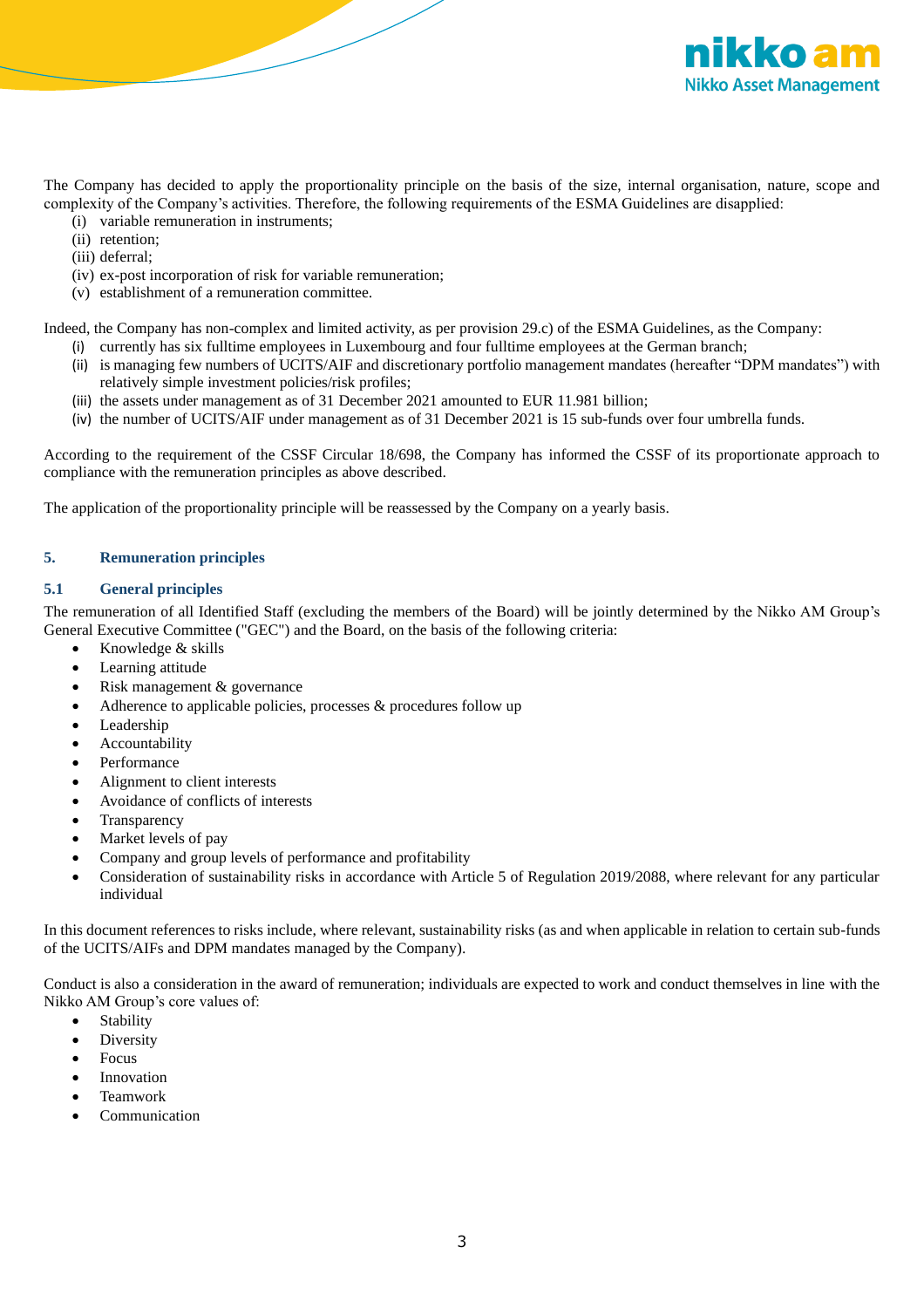

#### **5.2 Variable remuneration**

**5.2.1 Principle of variable remuneration**

Any payment of variable remuneration under any form whatsoever, paid directly by the Company or to the extent applicable, the UCITS/AIF themselves (including carried interest) and any transfer of units or shares of the UCITS/AIF to the Identified Staff, where applicable, should in all cases, except if such payment constitutes a reimbursement of expenses or a pro-rata return on investments within the meaning of the ESMA Guidelines, follow the principles set forth hereunder:

- (i) The appropriate balance of remuneration components may vary across the Identified Staff, depending on their functions, activities, seniority and their personal achievements but the variable part of the remuneration should in principle not exceed a figure within the region of 50-100% of their annual remuneration.
- (ii) Due to the size, internal organisation, nature, scope and complexity of the Company's activities, the variable remuneration will consist of cash and will not be paid in the form of units or shares of the UCITS/AIF concerned.
- (iii) Based on the proportionality principle, the Company will not defer the variable remuneration. The amount of this variable remuneration and the nature, size and complexity of the Company's activities do not justify such deferral.
- (iv) Due to the size, complexity and nature of the Company's activities, no performance adjustment measures will be implemented, except with regard to the participative premium plans whereby the Identified Staff may participate in the positive results (profits) generated by the Company (the "Participative Premium Plans") that might be implemented by the Company in accordance with the relevant Luxembourg Laws.
- (v) The variable remuneration will only be paid if it is sustainable according to the financial situation of the Company as a whole, and justified according to the performance of the business unit, the UCITS/AIF and the Identified Staff concerned. As a result, the variable part of the remuneration shall never be guaranteed and the Company reserves the right to not pay it (or to reduce it) if it is not sustainable.
- (vi) The Company may nevertheless, on an exceptional basis, decide to guarantee the payment of exceptional variable remuneration (for the first year of employment) when hiring highly qualified new staff. In such a case, the Company will decide the terms and conditions of such an exceptional bonus by taking into consideration the financial position of the Company and the UCITS/AIFs managed by it. The number of new hires to whom such exceptional variable remuneration is expected to be awarded to is minimal.
- (vii)All payments related to the early termination of an employement contract will reflect performance achieved over time and will not be designed in a way that rewards failure.
- (viii) The Company does not currently have any pension policy.
- **5.2.2 Performance evaluation**

When the variable remuneration of the relevant person is performance related, it will be determined by (i) the outcome of the performance evaluation of the relevant person, (ii) the overall result of the Company, and (iii) the overall result of the group to which the Company belongs (the "Nikko AM Group").

A performance evaluation will be done, on an annual basis (the "Accrual Period"), to assess the individual performance of the Conducting Officers, the persons heading the control functions and the rest of the Identified Staff. The performance evaluation will be done in relation to the Accrual Period but will take into account the performance over a multi-year framework appropriate to the lifecycle of the UCITS/AIF or DPM mandates to be managed by the Company.

The performance evaluation will be done during the first quarter of the calendar year. The assessment of the performance of the relevant person relates to financial and non-financial criteria. The appropriate mix of both criteria may vary depending on the tasks and responsibilities of the staff member.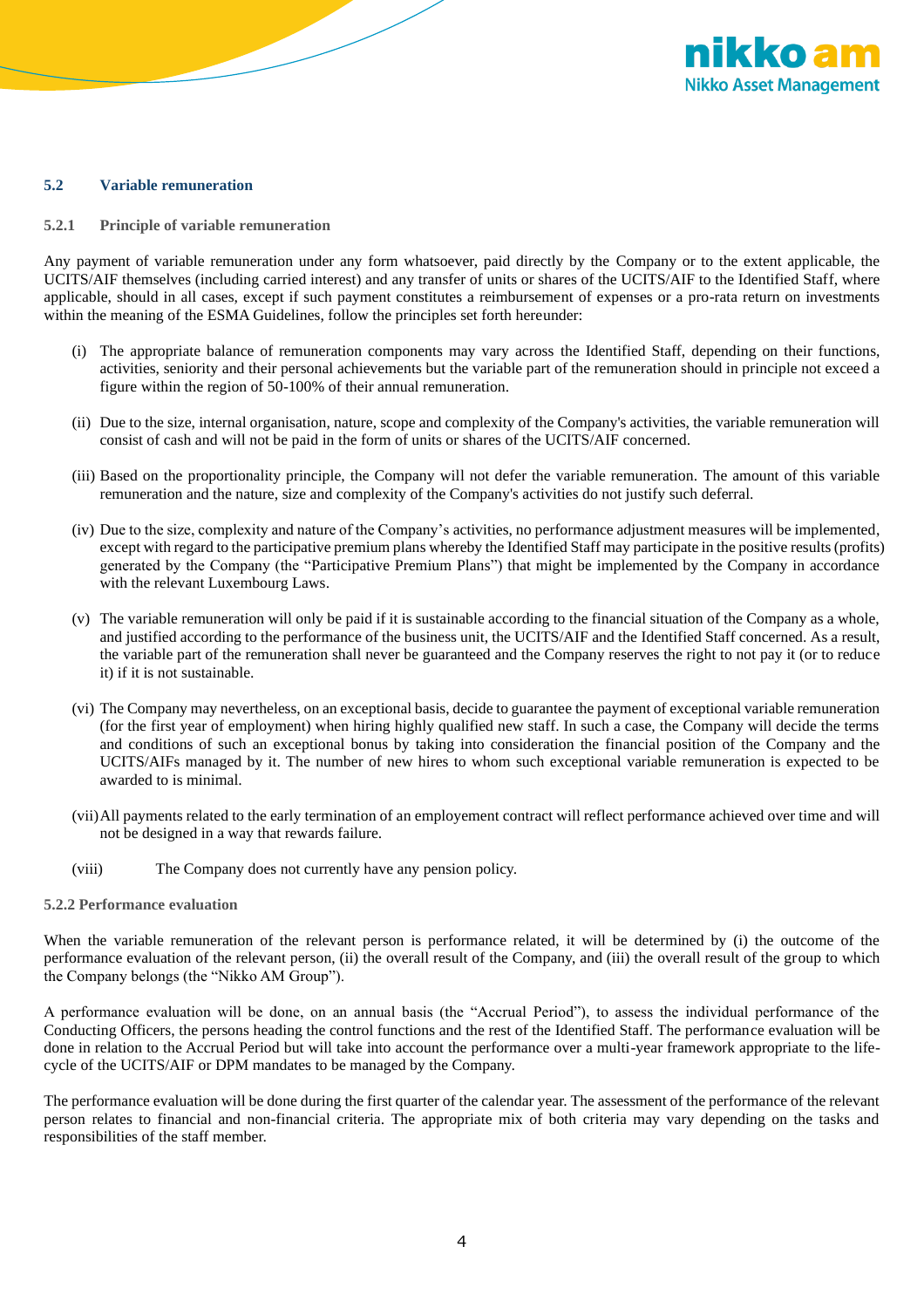

The Company ensures that the performance evaluation used to calculate the variable remuneration takes into account the full range of current and potential risks associated with the activity of the Company.

The evaluation is also based on other criteria listed at clause 5.1 above.

The principles as defined under clause 5.2.2 do not apply to any Participative Premium Plans that might be implemented by the Company in accordance with the relevant Luxembourg Laws.

## **5.2.3 Award process**

Depending on (i) the performance of the Company and on the Nikko AM Group's performance in the present financial year and (ii) following any discussions with the parent company, the GEC (together with the Board) will fix a global pool for the variable remuneration component of the relevant persons. This pool will be allocated based on a performance management process as detailed above. Risks are taken into account when the amount is determined by the Company.

After the Accrual Period the Company will translate the result of the performance management process into the variable remuneration component for each staff member.

# **5.2.4 Risk mitigating features**

In order to limit excessive risk taking:

- (i) there will be no variable remuneration paid by the Company for members of the Board, except for those who are also employees of the Company;
- (ii) the variable remuneration of the individuals eligible for variable remuneration will be both performance-based and risk adjusted based on:
	- Individual annual performance;
	- The Company's and the group's performance.

In addition, the individuals will be required to undertake not to use personal hedging strategies or remuneration and liability related insurance to undermine the risk alignment effects embedded in their remuneration arrangements. In accordance with the ESMA Guidelines, insurances designed to cover personal payments such as healthcare and mortgage instalments should in principle be allowed. In order to avoid any circumvention of the remuneration principles set forth herein, any insurance of such a kind shall be notified to the Board, who shall, on a case-by-case basis, make sure that the latter is in line with the requirements set forth in the AIFM Law and the UCI Law and, the case being, take appropriate measures to regularise the situation.

**5.2.5 Recording of the determination of the overall variable remuneration**

The Company will document the award process and ensure that records of the determination of the overall variable remuneration pool are maintained.

#### **5.3 Remuneration of the Board of directors**

The remuneration of the members of the Board will be proposed by the GEC and fixed by the shareholders of the Company. Three (3) of the directors are employed by entities within the Nikko AM Group, and one (1) director is independent from the Nikko AM Group. The Nikko AM Group-related directors are not remunerated by the Company for their positions as Board members of the Company. The other director is independent and is remunerated by the Company and receives a fixed annual directorship fee.

The remuneration of the non-executive Board members will in no case be linked to the performance and financial results of the Company. There will be no variable remuneration paid by the Company for these Board members.

The remuneration of the Board is included within the figure for 'Other Operating Charges' within the profit and loss account of the Company's annual report.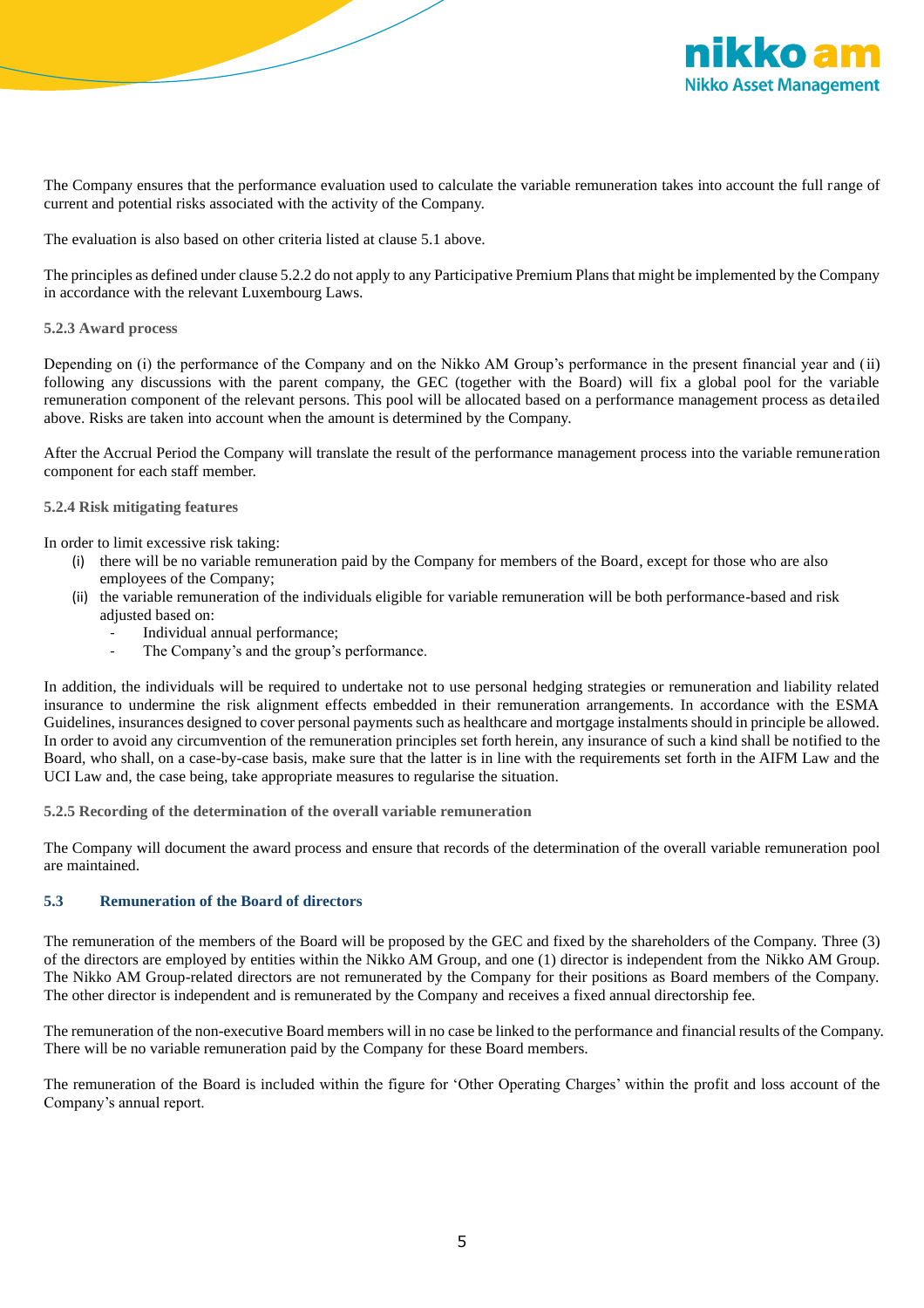

# **5.4 Remuneration of all Identified Staff other than the Board members**

#### **Remuneration of the Company's employees**

The remuneration level of the Company's employees (including the Conducting Officers) is fixed by the Nikko AM Group's General Executive Committee with the aim of being sufficient to attract and retain qualified and experienced personnel and to ensure independence in the performance of their role. Any remuneration awarded by the Company is aligned with the principles of:

- Sound and effective risk management
- Compatibility with the Company's long term business strategy

The fixed salary rewards employees for performing day-to-day responsibilities reflecting their function's characteristics, their unique set of competencies, and geographic location. This compensation is typically paid monthly over a twelve-month period.

The fulltime employees of the Company are eligible for variable remuneration in accordance with Section 5.2 above.

#### **6. Review and implementation of this Policy**

The implementation of this Policy will be reviewed on an annual basis at a minimum by the Board, which will assess whether and ensure that: (i) this Policy operates as intended; (ii) all agreed plans/programmes are being covered; (iii) the risk profile, long-term objectives and goals of the Company are adequately reflected; (iv) it is compliant with national and international regulations, principles and standards applicable to this Policy and (v) variable remuneration is not paid through vehicles or that methods are used which aim at artificially evading the provisions in the AIFM Law, the UCI Law or the ESMA guidelines.

The compliance function, as well as, insofar as necessary, the Company's external legal adviser, will be closely involved in reviewing this Policy.

Based on the outcome of this review, the Board will assess whether it is necessary to amend this Policy. This assessment shall be made at least annually and each time a material change likely to affect the remuneration policy of the Company occurs.

At the occasion of his/her review, the compliance officer will ensure that:

- this Policy of the Company is consistent with and promotes sound and effective risk management, and:
	- (i) is in line with the business strategy, objectives, values and interests of the Company and the UCITS/AIFs or DPM mandates it manages,
	- (ii) does not encourage excessive risk taking as compared to the investment policy of the UCITS/AIFs/DPM mandates managed by the Company, and
	- (iii) enables the Company to align the interests of the UCITS/AIFs and their investors and of the Company's customers for the DPM mandates with those of the Identified Staff that manages such UCITS/AIFs/DPM mandates, and to achieve and maintain a sound financial situation;
- the Company's overall corporate governance principles and structures, as well as their interactions with the remuneration system are considered within the design and implementation of the Company's remuneration policies and practices;
- the following elements are taken into account: the clear distinction between operating and control functions, the skills and independence requirements of members of the Board, the safe-guards for preventing conflicts of interests and the internal reporting system and the related parties' transactions rules; and
- the delegates comply with section 8 of this Policy.

## **7. Remuneration committee**

The scope, nature and complexity of the activities of the Company being limited, the Board and the conducting officers consider that no formal remuneration committee needs to be set up.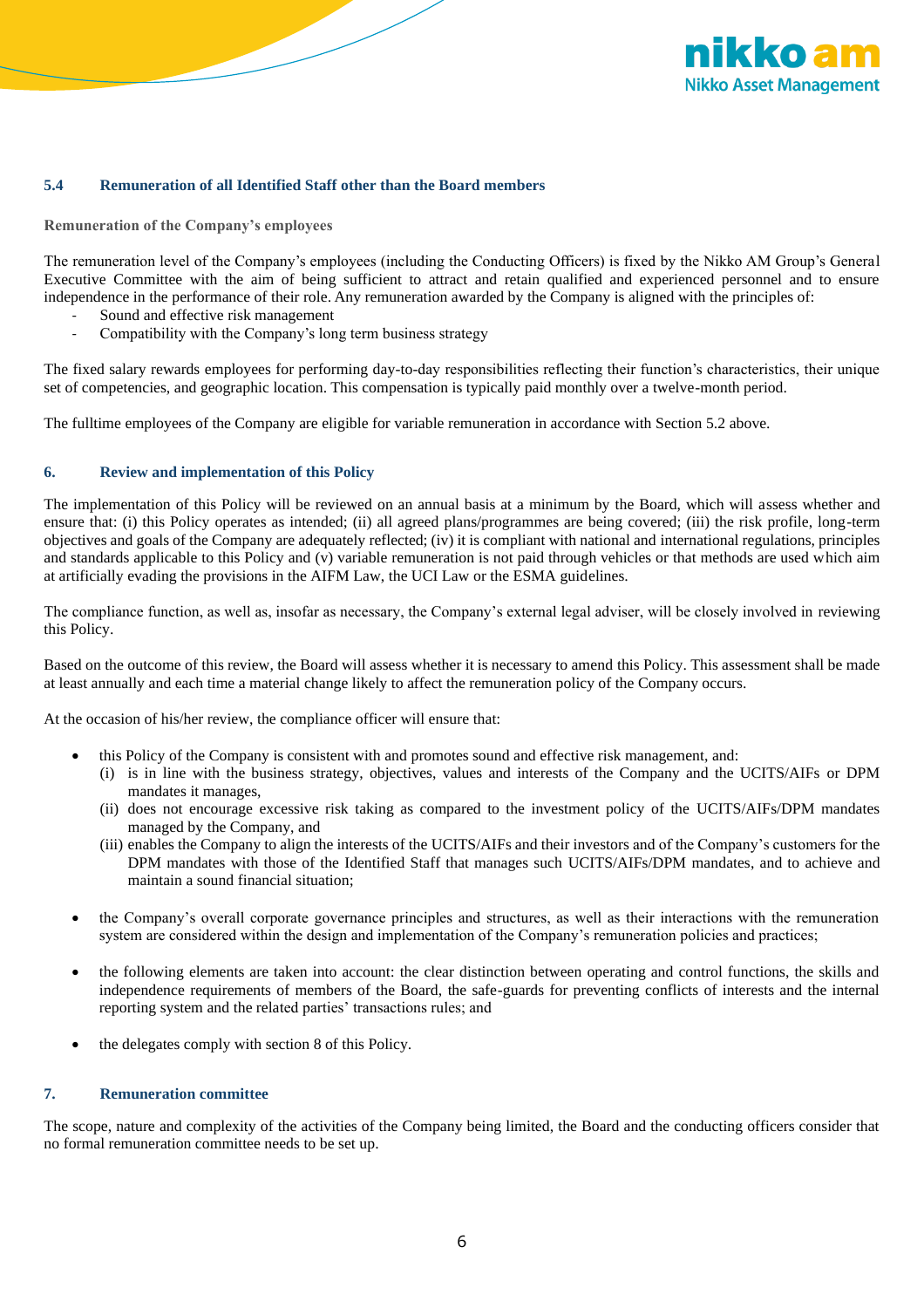

As and when the size and complexity of the Company warrants this, the Board may decide to establish a Remuneration Committee.

#### **8. Measure in case of delegation of portfolio management or risk management activities**

When delegating investment management or risk management functions according to Article 110 of the UCITS Law and article 18 of the AIFM Law, the compliance officer, on behalf of the Company, will ensure that:

- the entities to which investment management activities have been delegated are subject to regulatory requirements on remuneration that are equally as effective as those applicable under these guidelines; or
- appropriate contractual arrangements are put in place with entities to which portfolio management or risk management activities have been delegated in order to ensure that there is no circumvention of the remuneration rules set out in the ESMA Guidelines. In accordance with the guidelines, the contractual arrangements will cover any payments made to the delegates' identified staff as compensation for the performance of investment management activities on behalf of the Company.

The compliance officer will escalate any questions to the Board.

# **8.1 Delegation arrangements**

The Company has, subject to the continuous control and supervision and under the overall responsibility of the Company, appointed the entities listed below as investment managers for Nikko AM Global Umbrella Fund, Nikko AM Global Umbrella Trust, Nikko AM Global Investments (Luxembourg) and Nikko AM Global Alternative Investment Trust sub-funds:

- **Nikko Asset Management Co., Ltd.**, Midtown Tower, 9-7-1 Akasaka, Minato-ku, Tokyo 107-6242, Japan. Nikko Asset Management Co., Ltd. is licensed to provide, among others, non-discretionary investment advisory services and discretionary investment management services in Japan and registered as investment advisor with the US Securities and Exchange Commission.
- **Nikko Asset Management Asia Limited**, 12 Marina View, #18-02 Asia Square Tower 2, Singapore 018961 (Business Registration No: 198202562H). Nikko Asset Management Asia Limited holds a Capital Markets Services Licence for the regulated activity of Fund Management, Dealing in Securities and Trading in Futures Contracts issued by the Monetary Authority of Singapore.
- **Nikko Asset Management Europe Ltd**, 1 London Wall, London EC2Y 5AD, United Kingdom. Nikko Asset Management Europe Ltd. is regulated by the Financial Conduct Authority in the United Kingdom.
- **Yarra Capital Management Limited**, Level 26, Tower 1, 100 Barangaroo Avenue, Barangaroo NSW 2000, Australia. Yarra Capital Management Limited holds an Australian Financial Services License 237563 that authorises it to provide general advice and investment management services to retail and wholesale client.
- **Nikko Asset Management Americas, Inc.**, a Delaware corporation, is registered as an investment adviser with the U.S. Securities and Exchange Commission ("SEC") under the U.S. Investment Advisers Act of 1940, as amended, and as a commodity trading adviser with the U.S. Commodity Futures Trading Commission.

The Company has also appointed Nikko Asset Management Americas, Inc, as its delegate for a DPM mandate.

The Company will take steps to ensure that the delegate investment managers are subject to remuneration requirements which are equally as effective as the UCITS/AIF requirements, or alternatively will contractually impose the relevant remuneration guidelines upon the relevant investment managers in order to ensure that there is no circumvention of the remuneration rules.

The Company does not currently and does not intend to delegate risk management functions to third parties.